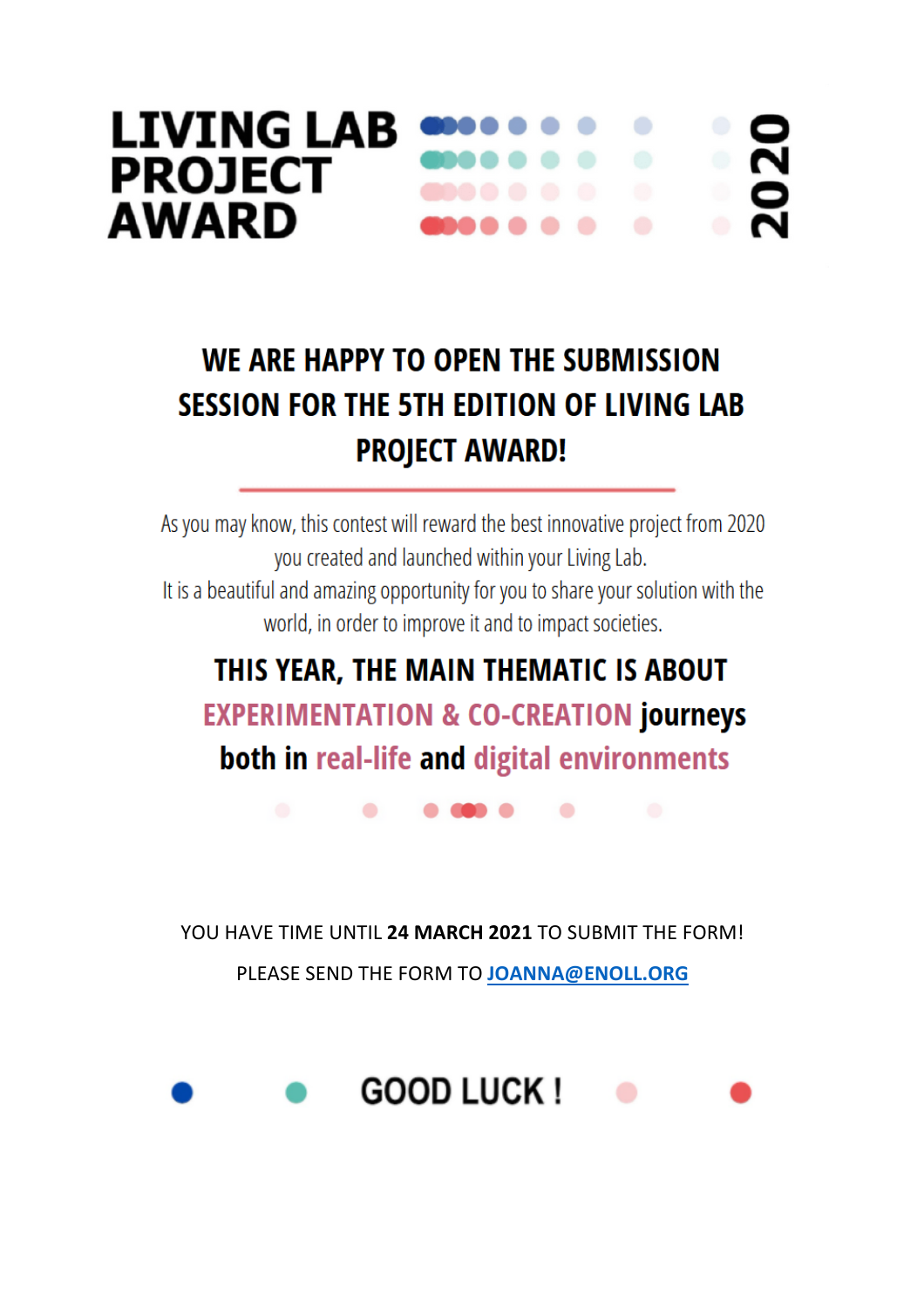## **Confirm the agreement by checking these boxes, before completing the following form.**

**It will be a base for a publication, available to read online at the end of the contest. This is why we are asking you to write coherent and logical contents as far as possible.**

 You confirm that you own the appropriate rights to all materials submitted for the publication (e.g.: copyrights).

You allow us to use your contents and images within our LLPA 2020 Publication.

### **I. PERSONAL INFORMATION**

**YOUR NAME:** 

**YOUR LAST NAME:** 

**YOUT EMAIL ADDRESS:**

#### **YOUR PHONE NUMBER:**

#### **ARE YOUR AN ENOLL MEMBER?**

YES

NO

**NOTE: ONLY ENOLL MEMBERS CAN SUBMIT THEIR PROJECTS FOR THIS CONTEST. SUBMISSION FORMS SEND BY NON-ENOLL MEMBERS WILL NOT BE REVIEWED.**

### **II. YOUR LIVING LAB AND YOUR PROJECT**

**YOUR LIVING LAB NAME:**

**YOUR PROJECT TITLE:**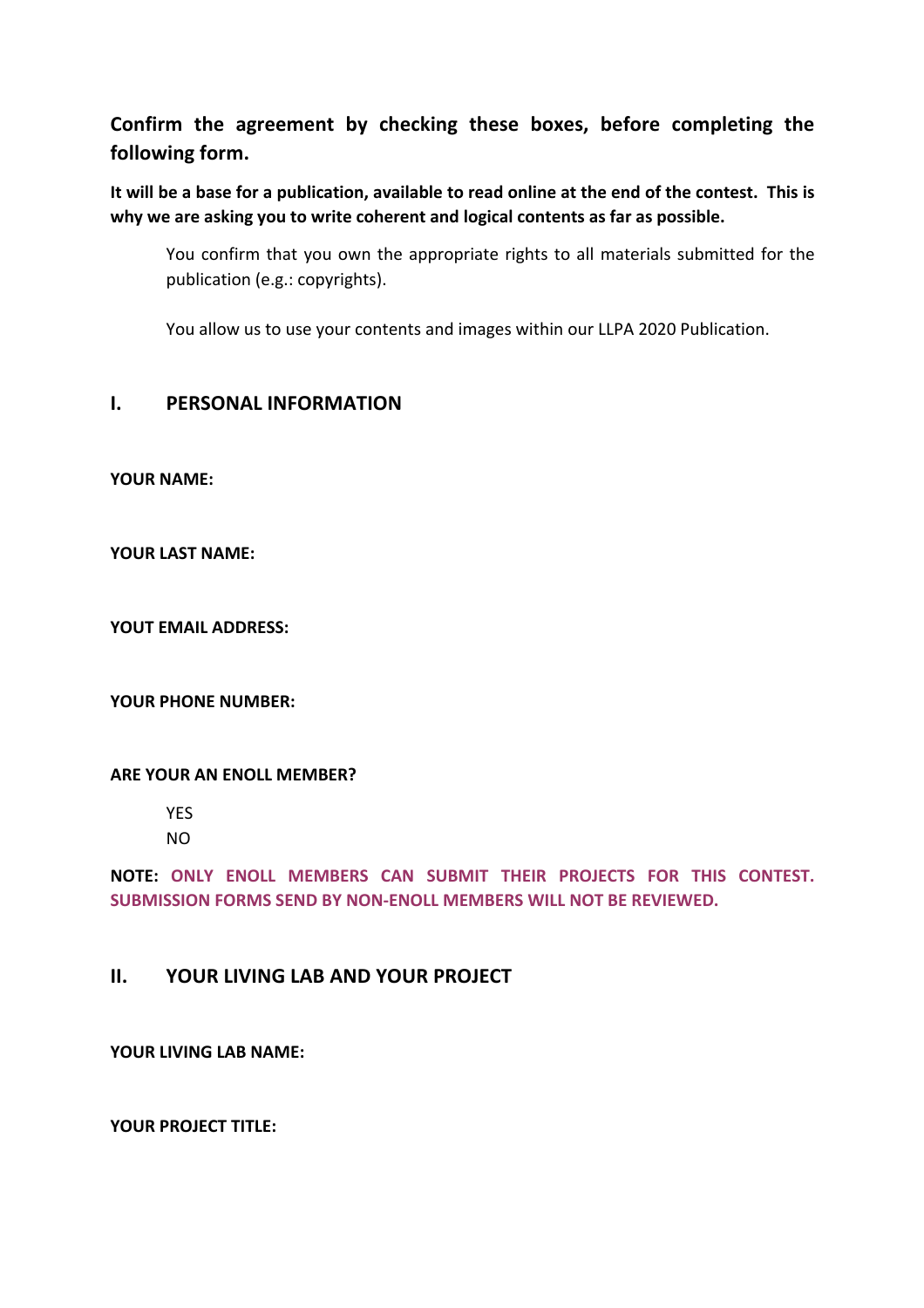**WEBSITE LINK:**

#### **LIVING LAB DESCRIPTION**

**\*** From 500 to 1000 characters

#### **YOUR PROJECT DESCRIPTION**

**\*** From 500 to 1000 characters

## **III. EXPERIMENTATION & CO-CREATION**

Please share with us an example of experimentation or co-creation within your living lab. We are really curious about the challenges that you have encountered during the whole process, your solutions to overcome these difficulties, and the **lessons learnt**.

Remember that you can present your **EXPERIMENTATION/CO-CREATION journey** both in real-life and digital environments

 $0.0000$ 

 $\bullet$ 

۰

Please remember, you can also attach to your application form different **audio-visual materials** that fully document your experience. Let's make our 2020 publication truly interactive and share with the world your meaningful experience!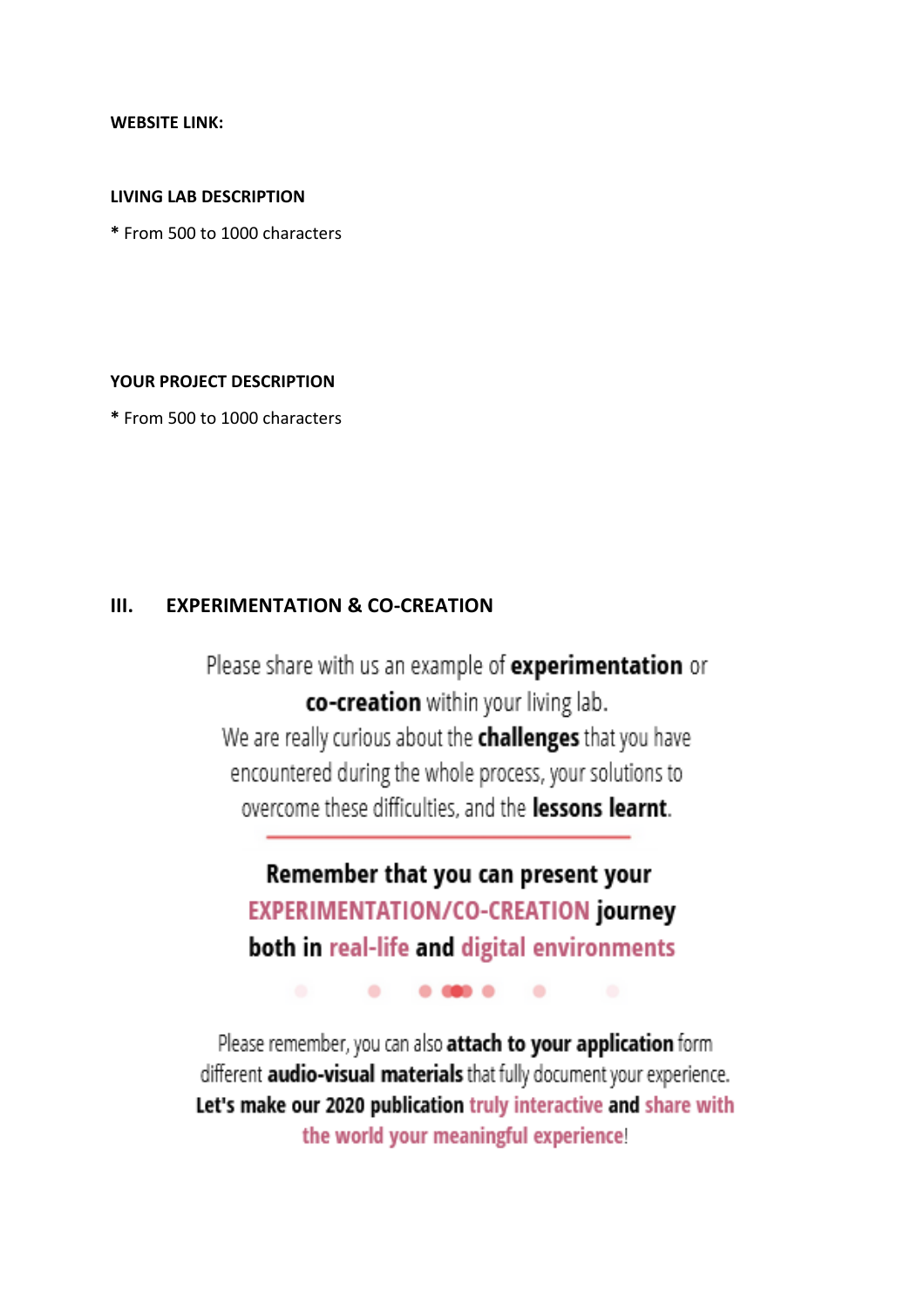**PLEASE INDICATE WHETHER YOU PROVIDE AN EXAMPLE OF EXPERIMENTATION OR CO-CREATION**

 EXPERIMENTATION CO-CREATION

### **PLEASE INDICATE WHETHER YOU PROVIDE AN EXAMPLE OF REAL-LIFE OR DIGITAL WORLD EXPERIMENTATION/CO-CREATION**

 REAL-LIFE DIGITAL WORLD BOTH

## **DESCRIBE ONE SELECTED EXAMPLE OF EXPERIMENTATION/CO-CREATION WITHIN YOUR LIVING LAB PROJECT. HIGHLIGHT WHAT WAS THE BIGGEST CHALLENGE IN THE PROCESS.**

\* From 500 to 1000 characters

## **WHAT ARE THE OUTCOMES YOU REACHED (FACTS, RESULTS, NUMBERS, ACTIONS, USE...) AND LESSONS LEARNT?**

\* From 500 to 1000 characters

## **IV. ATTACHED DOCUMENTS**

Please share with us anything that illustrates your experimentation/co-creation journey.

We would like to have some **images, photos, illustrations, audios, videos, explaining visually your project**.

Please provide a list of audio-visual materials that you would like to share:

- 1.
- 2.
- 3.